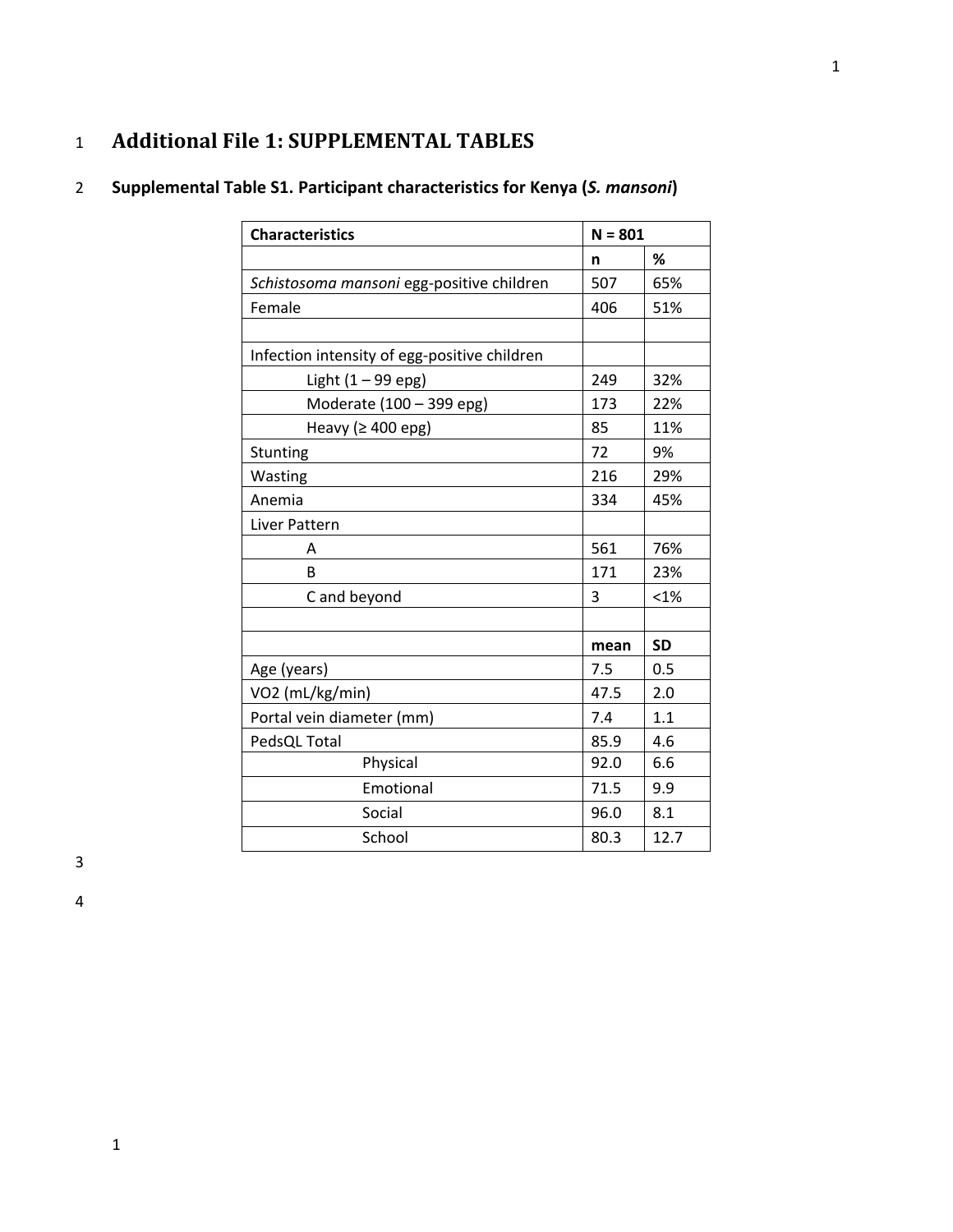# 5 **Supplemental Table S2. Participant characteristics for Tanzania (***S. mansoni***) Characteristics** N = 572 **n % Schistosoma mansoni egg-positive children** 336 59% Female 315 55% the contract of the contract of the contract of the contract of the contract of the contract of the contract of

| Female                                       | 315  | 55%       |
|----------------------------------------------|------|-----------|
|                                              |      |           |
| Infection intensity of egg-positive children |      |           |
| Light $(1 - 99$ epg)                         | 190  | 33%       |
| Moderate (100 - 399 epg)                     | 91   | 16%       |
| Heavy ( $\geq 400$ epg)                      | 55   | 10%       |
| Stunting                                     | 16   | 3%        |
| Wasting                                      | 46   | 8%        |
| Anemia                                       | 215  | 38%       |
| Liver Pattern                                |      |           |
| Α                                            | 559  | 99%       |
| B                                            | 3    | $< 1\%$   |
| C and beyond                                 | 4    | $< 1\%$   |
|                                              |      |           |
|                                              | mean | <b>SD</b> |
| Age (years)                                  | 7.4  | 0.5       |
| VO2 (mL/kg/min)                              | 51.2 | 3.4       |
| Portal vein diameter (mm)                    | 6.9  | 0.9       |
| PedsQL Total                                 | 82.3 | 19.7      |
| Physical                                     | 84.2 | 25.5      |
| Emotional                                    | 79.5 | 21.5      |
| Social                                       | 84.3 | 23.1      |
| School                                       | 80.9 | 23.4      |

6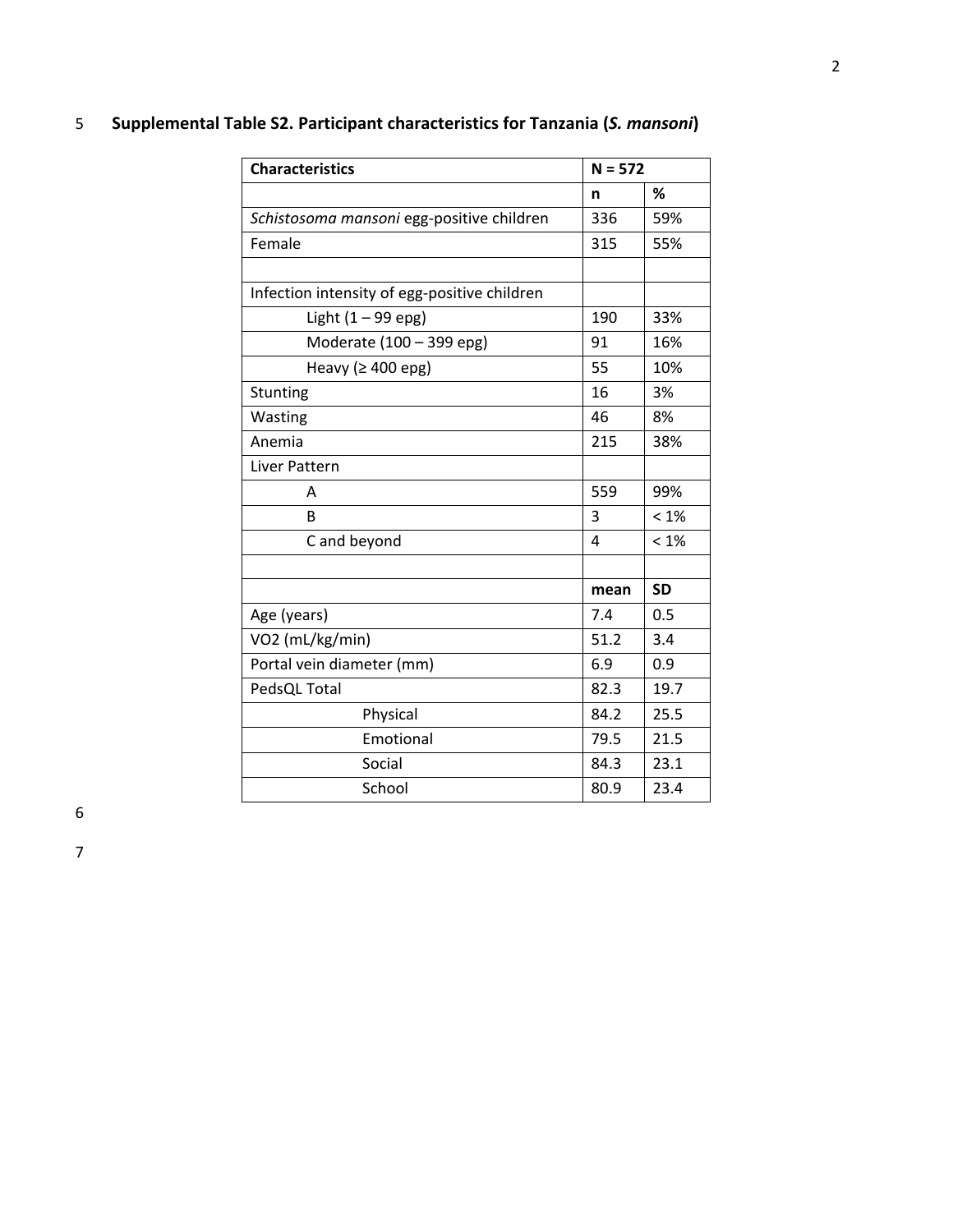| <b>Characteristics</b>                        | $N = 799$ |           |
|-----------------------------------------------|-----------|-----------|
|                                               | n         | ℅         |
| Schistosoma haematobium egg-positive children | 170       | 21%       |
| Female                                        | 402       | 50%       |
|                                               |           |           |
| Infection intensity of egg-positive children  |           |           |
| Light (11 - 49 ep10mL)                        | 148       | 19%       |
| Heavy (≥50 ep 10mL)                           | 22        | 3%        |
| Stunting                                      | 177       | 22%       |
| Wasting                                       | 108       | 14%       |
| Anemia                                        | 362       | 45%       |
|                                               |           |           |
|                                               | mean      | <b>SD</b> |
| Age (years)                                   | 7.5       | 0.5       |
| VO2 (mL/kg/min)                               | 50.1      | 3.2       |
| PedsQL Total                                  | 96.2      | 5.4       |
| Physical                                      | 99.1      | 4.1       |
| Emotional                                     | 99.2      | 3.5       |
| Social                                        | 97.1      | 6.9       |
| School                                        | 89.7      | 10.3      |

## 8 **Supplemental Table S3. Participant characteristics for Niger (***S. haematobium***)**

9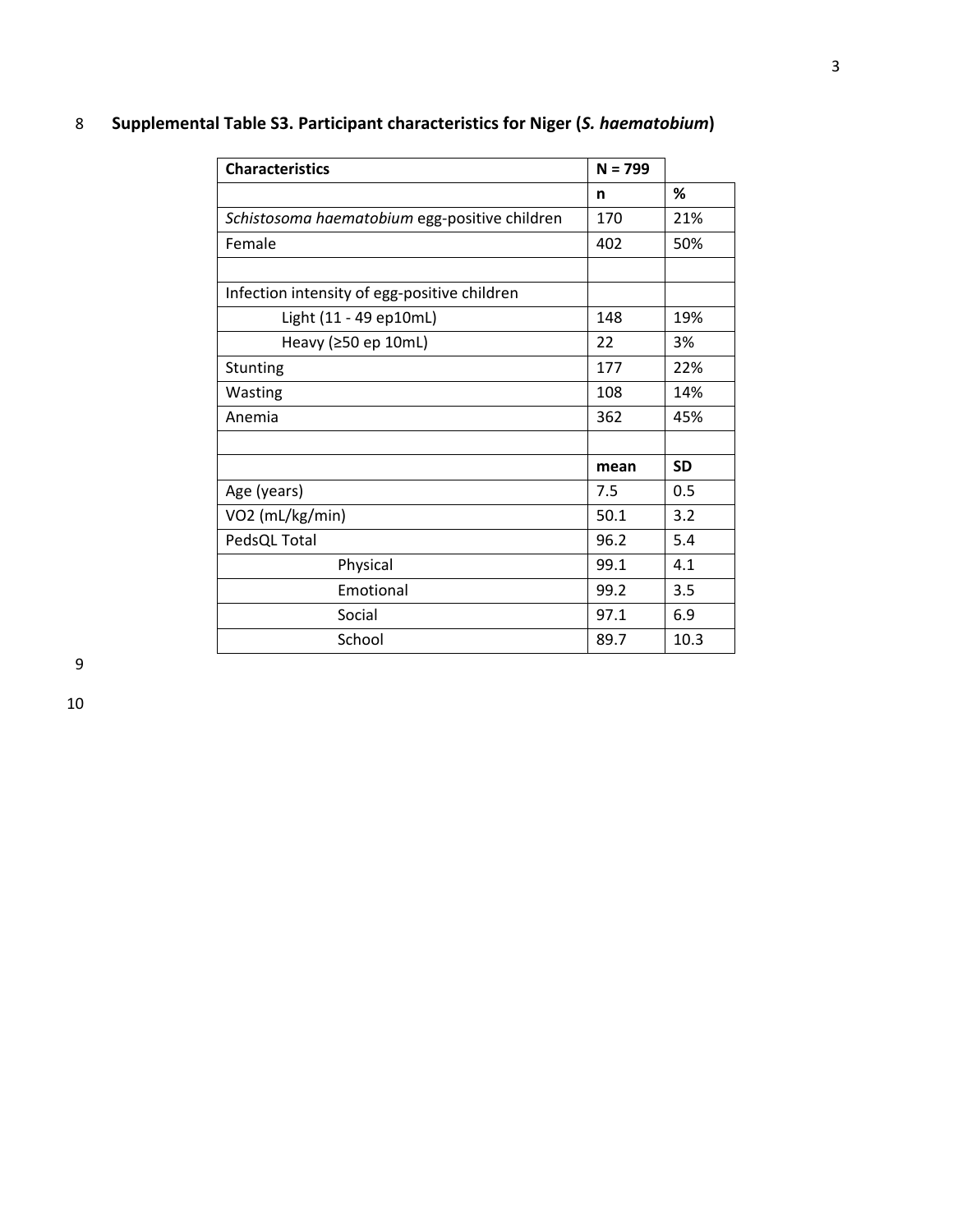| <b>Characteristics</b>                        |      | $N = 271$ |  |
|-----------------------------------------------|------|-----------|--|
|                                               | n    | ℅         |  |
| Schistosoma haematobium egg-positive children | 111  | 44%       |  |
| Female                                        | 122  | 45%       |  |
| Infection intensity of egg-positive children  |      |           |  |
| Light (11 - 49 ep10mL)                        | 83   | 33%       |  |
| Heavy ( $\geq$ 50 ep 10mL)                    | 28   | 11%       |  |
| Stunting                                      | 55   | 22%       |  |
| Wasting                                       | 15   | 6%        |  |
| Anemia                                        | 151  | 63%       |  |
|                                               | mean | <b>SD</b> |  |
| Age (years)                                   | 7.6  | 0.5       |  |
| VO2 (mL/kg/min)                               | 50.4 | 4.2       |  |
| PedsQL Total                                  | 50.9 | 11.5      |  |
| Physical                                      | 43.9 | 16.5      |  |
| Emotional                                     | 69.4 | 15.7      |  |
| Social                                        | 35.3 | 17.2      |  |
| School                                        | 62.3 | 18.5      |  |

## 11 **Supplemental Table S4. Participant characteristics for Mozambique (***S. haematobium***)**

12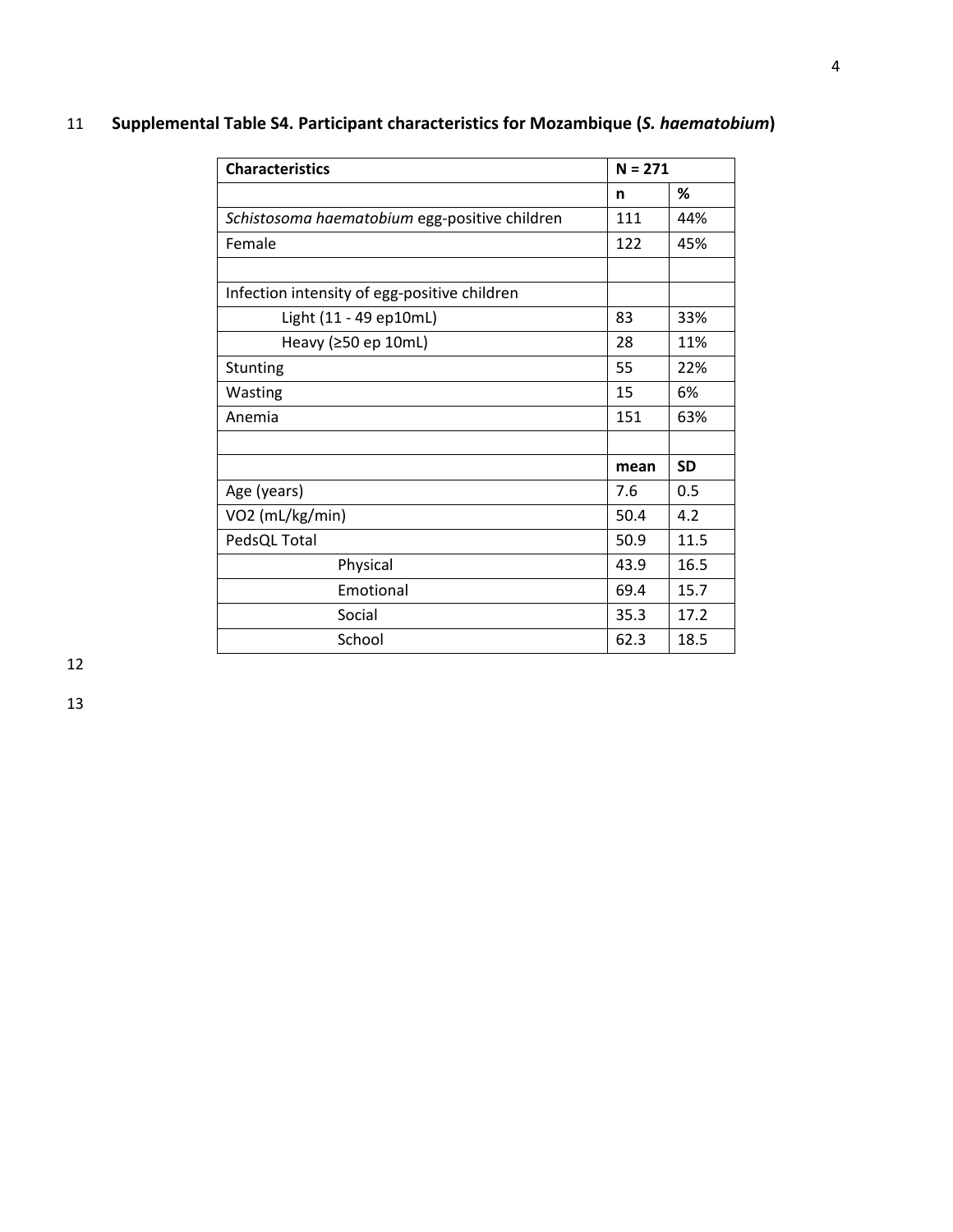### 14 **Supplemental Table S5. Summary table for adjusted models of** *S. mansoni* **association with**

#### 15 **studied morbidity markers**

| <b>Morbidity markers</b> | Adjusted OR (95% CI) for binary outcomes*                     |                         |                             |                              |
|--------------------------|---------------------------------------------------------------|-------------------------|-----------------------------|------------------------------|
|                          | Egg-negative                                                  | Light intensity         | Moderate                    | Heavy intensity              |
|                          |                                                               |                         | intensity                   |                              |
| Anemia                   |                                                               | 1.05(0.79, 1.40)        | 1.38 (0.98, 1.93)           | 1.78(1.16, 2.72)             |
| Stunting                 |                                                               | 1.02(0.57, 1.83)        | 0.59(0.28, 1.24)            | 0.60(0.24, 1.51)             |
| Wasting                  |                                                               | 0.87(0.60, 1.27)        | 0.45(0.28, 0.73)            | 0.38(0.21, 0.71)             |
|                          | Adjusted model coefficients (95% CI) for continuous outcomes* |                         |                             |                              |
| $VO2$ max                |                                                               | $-0.07$ $(-0.44, 0.30)$ | $-0.28$ $(-0.73, 0.16)$     | $-0.11$ $(-0.66, 0.45)$      |
| Portal vein diameter     |                                                               | $-0.02$ $(-0.16, 0.12)$ | $0.15$ ( $-0.03$ , $0.32$ ) | $0.14$ ( $-0.08$ , $0.36$ )  |
| <b>Total PedsQL</b>      |                                                               | $-0.57$ $(-1.80, 0.66)$ | $0.21$ (-1.29, 1.70)        | $-0.17$ $(-2.04, 1.69)$      |
| Physical PedsQL          |                                                               | $-0.80$ $(-2.43, 0.84)$ | $0.27$ ( $-1.72$ , $2.26$ ) | $-0.45$ ( $-2.93$ , $2.03$ ) |
| <b>Emotion PedsQL</b>    |                                                               | $-0.79$ $(-2.76, 1.19)$ | $-0.74$ $(-3.14, 1.66)$     | $-1.02$ ( $-4.01$ , 1.97)    |
| Social PedsQL            |                                                               | $0.30$ (-1.32, 1.92)    | $-0.01$ $(-1.98, 1.96)$     | $0.12$ (-2.33, 2.58)         |
| School PedsQL            |                                                               | $-0.46$ $(-2.56, 1.63)$ | $0.39$ (-2.15, 2.94)        | $0.90$ (-2.27, 4.07)         |

<sup>\*</sup> Models are adjusted for age and gender, except for VO<sub>2</sub> max, which was only adjusted for gender. Bold

17 font indicates statistically significant differences at the P < 0.05 level.

18